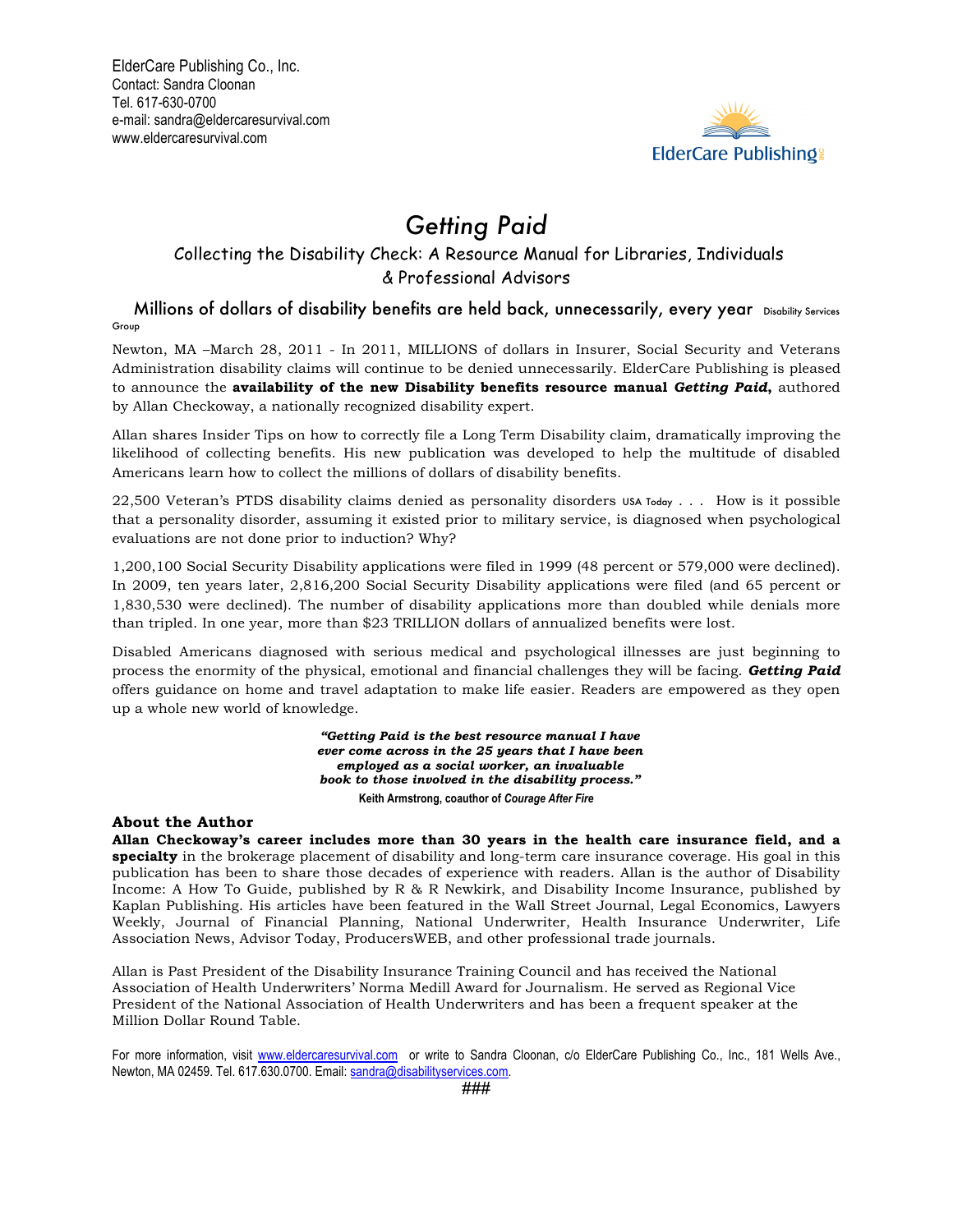## **Disability Services Group Allan Checkoway, RHU BIO**



Allan Checkoway is the Principal of the **Disability Services Group,** a full service employee benefits firm. **Disability Services Group** offers a complete portfolio of Life, Short & Long Term Disability, Medical, Dental and Long Term Care Insurance coverage's.

Allan's career includes thirty five years of healthcare insurance experience. Allan managed the Individual Disability brokerage office for UNUM (Union Mutual) for 24 years. His tenure included overall responsibility of the management, sales and service of a regional office with 500+ agents and brokers.

Allan received the National Association of Health Underwriters *Norma Medill Award* for Journalism and is Past President of the Disability Insurance Training Council. He also served as Regional Vice President of the National Association of Health Underwriters. He has been a frequent speaker at the Million Dollar Round Table, Life and Health Underwriter, Financial Planning and other professional association meetings. Allan has also been a featured speaker at LIMRA (Life Insurance Marketing Research Association), Certified Financial Planners and HIAA (Health Insurance Association of America) educational conferences.

He authored **'***Disability Income, A How To Guide***',** published by R & R Newkirk; and authored **'***Disability Income Insurance***'**, a text published by Dearborn Financial Publishing, Inc./KAPLAN FINANCIAL. His articles have been featured in the Wall Street Journal, Legal Economics, Lawyers Weekly, Journal of Financial Planning, Stanger Investment Digest, CFO Magazine, Medical Economics Magazine, National Underwriter, Business Insurance Magazine, Health Insurance Underwriter, Association of Health Insurance Agents Newsletter, Life Association News, CLU Journal and other professional trade journals.

Allan most recently authored '*Getting Paid'*, a Disability resource manual on filing long term disability claims and appeals with disability insurers, the Social Security Administration and the Veterans Administration. Allan's firm provides a *Disability Counseling Service* to the employees of their employee benefit clients, to guide them through the difficult process of filing Long Term Disability claims. He shares his three decades of long term disability claims experience in '*Getting Paid'*.

Allan will be publishing '*ElderCare Survival Kit' . . . Long Term Care in the 21st Century; Long Term Care Insurance Marketing Presentations* for Insurance & Financial Advisors in June 2011.

Allan is presently an Employee Benefit Consultant and the Principal of Disability Services Group, an Employee Benefit Advisory firm. Allan's address is 181 Wells Avenue, Newton, MA 02459, tel: 617.630.0700; email: allan@disabilityservices.com.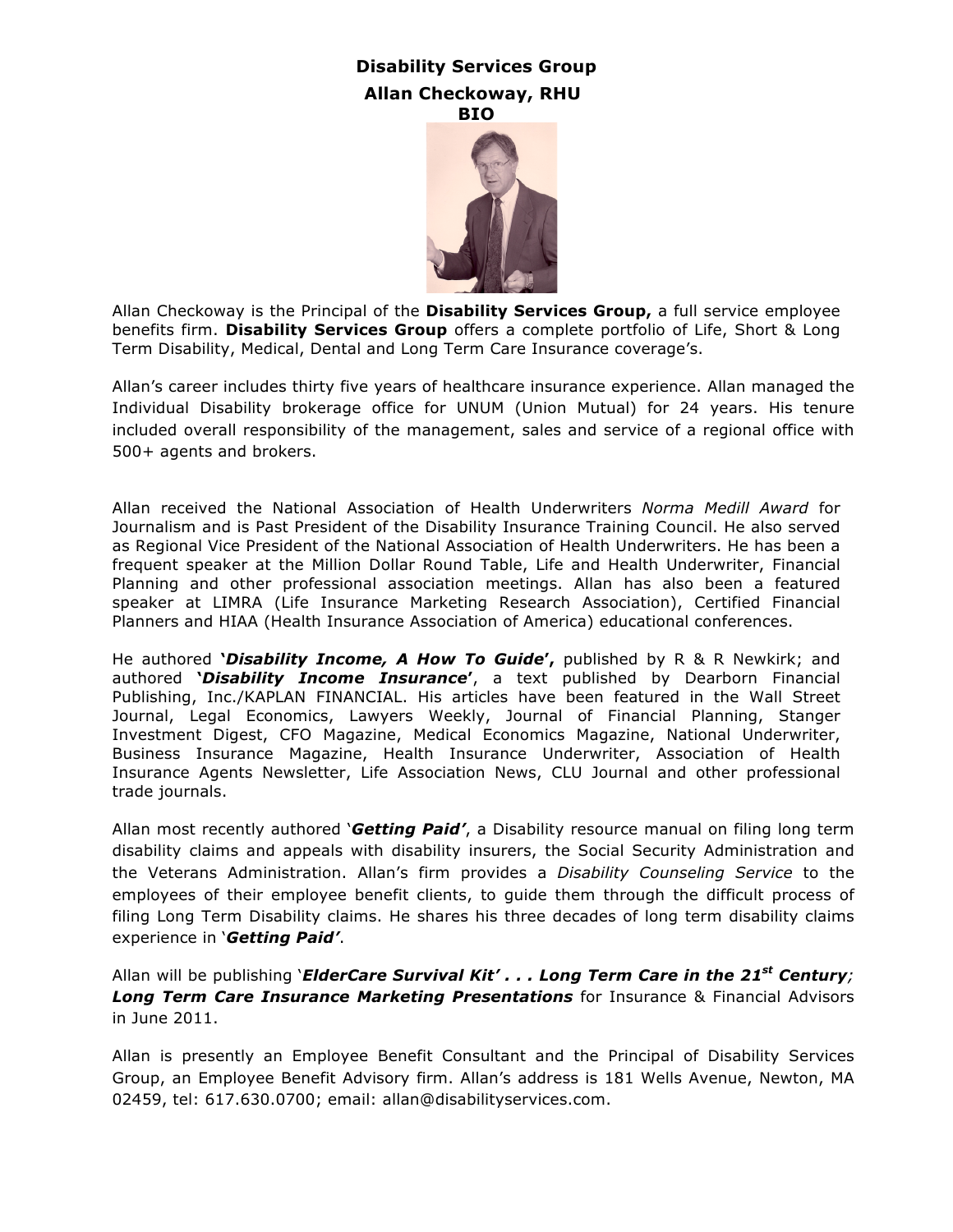### The Motivation Behind *Getting Paid*

*Getting Paid* began in 1985 when I first helped J.K. file a disability insurance claim. I had assisted Jim in setting up an individual disability policy many years before. He was the President of a large metrowest construction company; personable, outgoing and had an aura of success. He was the CEO, chief estimator, and field supervisor, all rolled into one.

Our next meeting was years later at a local coffee shop. The downturn in the local economy and lack of senior management talent in J's company had done him in. A complete nervous breakdown left him anxious, severely depressed and fearful. I volunteered to assist in the claims process as J didn't trust his own judgment.

I helped J file his disability claim, obtaining reports from his primary care physician and therapist. The medical and psychiatric reports had a bleak prognosis which resulted in a quick claims approval. His disability checks began coming regularly until about a year later when J tried to return to work. He took a job as a chief estimator at a Boston area construction company which lasted only a few months. Jim couldn't handle any work pressure at all so we refiled his claim. This time the claims examiner wasn't so cooperative. With me "running interference", eventually his claim was reinstated.

I don't know where Jim is today and I can only wish him well. The experience of assisting Jim was an eye opener for me and incredibly unsettling. Seeing someone reduced from the picture of health and success taught me the value of my guidance.

That experience repeated itself many times over the next two decades. The people and their medical conditions were different but the disability claims process remained the same, but it got much tougher with time. This motivated me to write a booklet on how to successfully file a disability claim or appeal with insurance companies.

Then, I read that the Social Security Administration was denying Social Security disability claims 65 percent of the time. When I saw the denial rate had increased from 48 percent (in 1999) to 65 percent (in 2009) affecting 1.8 million Americans lives negatively, I knew I needed to expand my booklet into a "book" covering Social Security disability claims.

Let's fast forward to 2010 when I read a USA Today article '22,500 PTSD Claims Denied as Personality Disorders'. I went online to check the pre-induction requirements for new recruits into the armed forces. If psychological evaluations weren't being selectively done when entering the military, how could a personality disorder supersede a PTSD claim? I knew my publication would now have to include Veterans Administration disability claims as well.

When my father was rehabbing after a hip replacement, I installed grab rails in his bathroom and hallways. I'll soon be helping my mother-in-law buy a wheelchair. Point being, there's a long list of adaptability and accessibility issues faced by the elderly and disabled population. That's when I added an expansive section on Lifestyle Changes for the Disabled.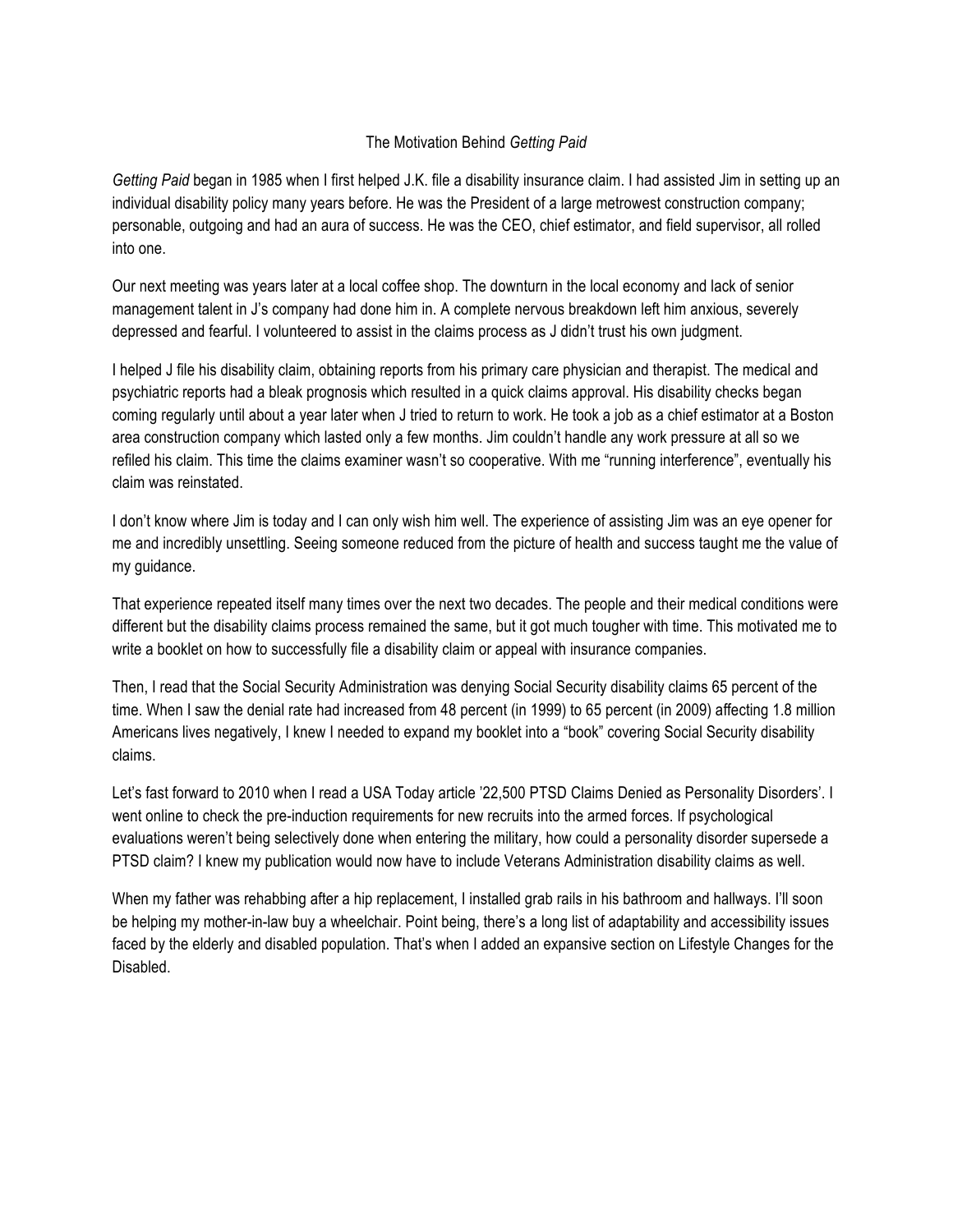*: Is This The Wrong Time To Be Disabled In America?*

by Allan Checkoway

Isn't it time to stop tens of millions of dollars of disability benefits from being denied, unnecessarily.

Note the following headlines:

- **Federal Disability Traffic Jam** The Washington Times
- **Soldiers risk ruin while awaiting benefit checks** Associated Press
- **Disability Claims can be tough to collect** Wall Street Journal

Is this the wrong time to be disabled in America? Tens of millions of dollars in disability benefits go unpaid by **private insurers**. Over 40 states jointly investigated how one insurer handles their disability claims. Another state set up a system to scrutinize the handling of every rejected claim. What led to the dramatic change in the handling of disability claims? Or has anything changed at all and there's just more adverse publicity?

22,500 Veteran's PTDS disability claims denied as personality disorders, as reported in USA Today . . . How is it possible that a personality disorder (which assumes it existed prior to military service) is diagnosed when psychological evaluations aren't done prior to induction? Each year tens of millions of dollars in Insurer, Social Security and Veterans Administration disability claims continue to be denied.

Does the Disability Safety Net have holes in it? If more than 60 percent of **Social Security** disability claims are **denied** initially, then why are 63 percent **approved** at the hearing stage? What causes the turn around? Unfortunately 39 percent of claimants give up before determining if they would be successful going through the appeal process!! Using the 60 percent frequency of Social Security claim denials, let's examine the some core issues.

The increasing incidence of disability in recent years has increased the need for quality Disability Income protection even more. Over a two decade period, due to improvements in modern medicine, the four leading killers of people between ages 45 and 65 . . . heart disease, hypertension, diabetes and cerebrovascular . . . resulted in a 32% reduction in mortality. However, there was a 55% increase in chronic long term disability from these very same causes! And this study was completed before the onset of some relatively new causes of long term disability . . . Chronic fatigue and carpal tunnel syndrome and fibromyalgia . . . commonly known as "self reported" disabilities

*Self-reported symptoms* means the manifestations of your condition, which you tell your doctor, that are not verifiable using tests, procedures and clinical examinations standardly accepted in the practice of medicine. The symptoms of self reported disability usually include body aches, fatigue, difficulty concentrating, digestive disturbances, insomnia and poor memory. These symptoms can be debilitating but are usually too generalized to attach to a specific diagnosis. As a consequence, we end up with more claim denials.

To continue, in recent years, mental & nervous disorder claims have increased the risk of disability to even more alarming levels. Group Long Term Disability (LTD) programs have a standard two year limitation on mental and nervous disorder claims. Full benefits are available for the first two years of disability. Thereafter, benefits can be continued if the claimant is "institutionalized", confined to an institution that specializes in the treatment of such disorders. Therefore, there is already a significant restriction in most group LTD programs that accounts for the added risk of mental/nervous disorder claim denials.

Let's look at why the disability insurers automatically provide this exclusion period . . . one major insurer saw an 85% increase in psychiatric disabilities over a five year period. Plus, a minimum of 10 percent of their claims result from some form of psychiatric disorder. Moreover, in another study, approximately half of the total claims reviewed have a psychiatric disorder as a contributing cause of disability.

The waiting period before benefits begin is five (5) months of Total Disability with benefits starting in the sixth month of disability. The disability must be expected to last 12 months or longer. Most applicants consider themselves "disabled" but they won't be in the eyes of the Social Security claims examiner. They're not disabled "enough" to satisfy the stringent definition of total disability.

As we've already mentioned, the 60 percent Social Security initial disability claims denial rate reverses to 63 percent approved at the hearing stage. Regrettably, knowing that 39 percent of claimants gave up the appeals process; a significant percentage of this group might successfully have gained approval had they hung in there long enough.

We can't know for sure, we can only assume, that this "reversal of fortune" meant they had to have done their homework better the second time around. This would have to include better "evidence" to support their disability. "Evidence" might come from a new medical specialist who irrefutably supported their degree of disability. They might have asked their doctor to see what he/she reported to Social Security. They discover their physician attested that they're disabled from their former job but determined they're still capable of working at some job.